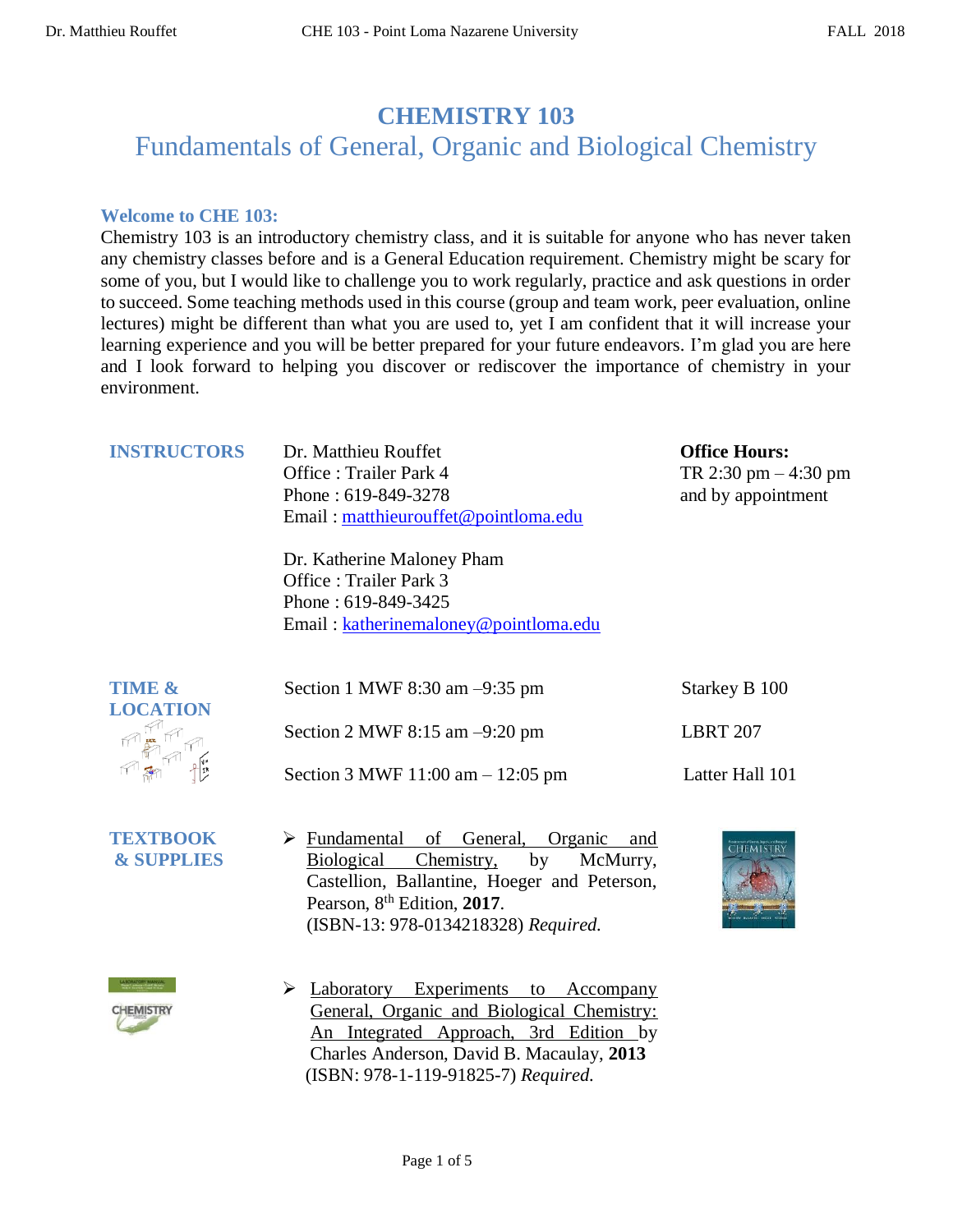- ➢ Calculator: Texas Instrument TI-30XA or equivalent. *Required*
- ➢ iClicker 2 *Required*
- ➢ Laboratory safety glasses: sold by the Chemistry Department, *Required.*



#### **PLNU MISSION**

### *To Teach ~ To Shape ~ To Send*

Point Loma Nazarene University exists to provide higher education in a vital Christian community where minds are engaged and challenged, character is modeled and formed, and service becomes an expression of faith. Being of Wesleyan heritage, we aspire to be a learning community where grace is foundational, truth is pursued, and holiness is a way of life.

#### **COURSE GOALS and LEARNING OUTCOMES**

At the end of the course you will be able to:

- ➢ Describe the composition of a drug at multiple levels: from macroscopic to atomic level
- ➢ Describe the role and properties of atoms, molecules, ions and molecular compounds
- ➢ Write chemical reactions and explain the energies associated with them
- $\triangleright$  Explain the different properties of gases, solutions and solids
- $\triangleright$  Discover the main functional groups (alkenes, amines, ketone, alcohol, acids)
- ➢ Explore some key elements of biological chemistry (proteins, carbohydrates and lipids)

#### **GENERAL EDUCATION LEARNING OUTCOMES**

 $\triangleright$  GELO 1e will be assessed directly using problems on the final exam that are quantitative in nature.

#### **FINAL EXAMINATION POLICY**

Successful completion of this class requires taking the final examination **on its scheduled day**. The final examination schedule is posted on the [Class Schedules](http://www.pointloma.edu/experience/academics/class-schedules) site. No requests for early examinations or alternative days will be approved.

#### **PLNU COPYRIGHT POLICY**

Point Loma Nazarene University, as a non-profit educational institution, is entitled by law to use materials protected by the US Copyright Act for classroom education. Any use of those materials outside the class may violate the law.

#### **PLNU ACADEMIC HONESTY POLICY**

Students should demonstrate academic honesty by doing original work and by giving appropriate credit to the ideas of others. Academic dishonesty is the act of presenting information, ideas, and/or concepts as one's own when in reality they are the results of another person's creativity and effort. A faculty member who believes a situation involving academic dishonesty has been detected may assign a failing grade for that assignment or examination, or, depending on the seriousness of the offense, for the course. Faculty should follow and students may appeal using the procedure in the university Catalog. See **Academic Policies** for definitions of kinds of academic dishonesty and for further policy information.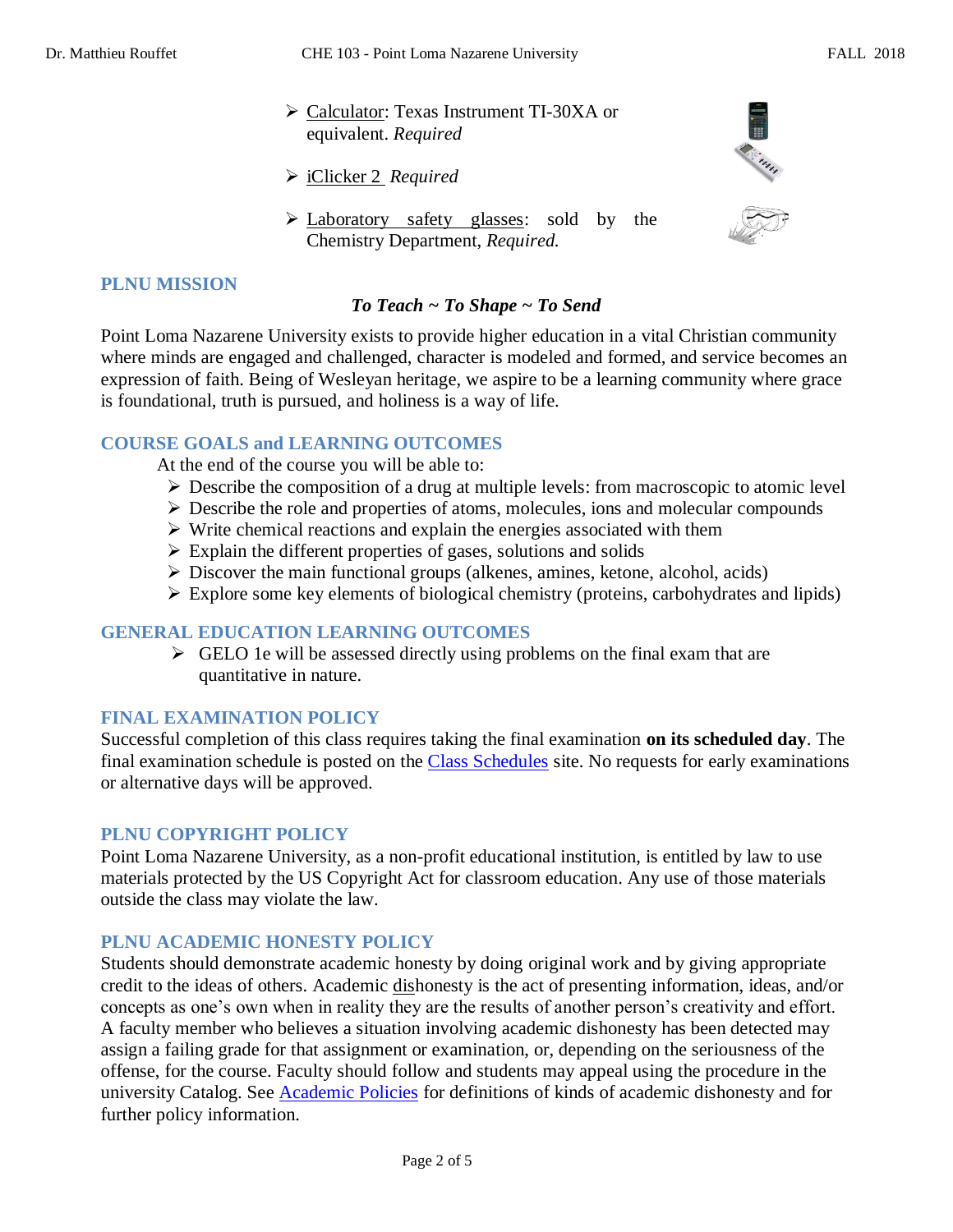#### **PLNU ACADEMIC ACCOMMODATIONS POLICY**

If you have a diagnosed disability, please contact PLNU's Disability Resource Center (DRC) within the first two weeks of class to demonstrate need and to register for accommodation by phone at 619- 849-2486 or by e-mail at [DRC@pointloma.edu.](mailto:DRC@pointloma.edu) See [Disability Resource Center](http://www.pointloma.edu/experience/offices/administrative-offices/academic-advising-office/disability-resource-center) for additional information.

#### **PLNU ATTENDANCE AND PARTICIPATION POLICY**

Regular and punctual attendance at all classes is considered essential to optimum academic achievement. If the student is absent from more than 10 percent of class meetings, the faculty member can file a written report which may result in de-enrollment. If the absences exceed 20 percent, the student may be de-enrolled without notice until the university drop date or, after that date, receive the appropriate grade for their work and participation. See [Academic Policies](http://catalog.pointloma.edu/content.php?catoid=18&navoid=1278) in the Undergraduate Academic Catalog.

#### **ADMINISTRATION**

- ➢ Online Homework: Homework will be assigned regularly through Mastering Chemistry (www.masteringchemistry.com course ID: **FA18CHE103**). This program will allow you to put into practice what you learned and don't worry; you'll have several attempts to complete each problem. Successful completion of the homework is essential in mastering the course material. Late assignments will be accepted for partial credit (within one week).
- $\triangleright$  Exams and Quizzes: Three (3) lecture exams, a comprehensive final exam and several Readiness Assurance Tests (RAT) will be given during the semester. Make-up exams will be arranged only if the instructor is contacted prior to the scheduled exam time and then only if you present an institutionally valid excuse. In addition, remember that only nongraphing and non-programmable calculators may be used for exams and quizzes

#### **EVALUATION**

The activities described above will contribute to your total course grade according to the following:

| 35%    |
|--------|
| 15%    |
| 30%    |
| $-20%$ |

Letter grades will be assigned at the end of the course based on your percentage of total possible points, according to the following scale:

| $A^2$ 90 – 92.9 %     | $\mathbf{A}$ 93 – 100 % |                   |
|-----------------------|-------------------------|-------------------|
| $B - 80 - 82.9 %$     | <b>B</b> $83 - 86.9$ %  | $B^+$ 87 - 89.9 % |
| $C^2$ 70 – 72.9 %     | $C$ 73 – 76.9 %         | $C^+$ 77 – 79.9 % |
| $D = 60 - 62.9$ %     | <b>D</b> $63 - 66.9$ %  | $D^+$ 67 – 69.9 % |
| $\mathbf{F}$ < 59.9 % |                         |                   |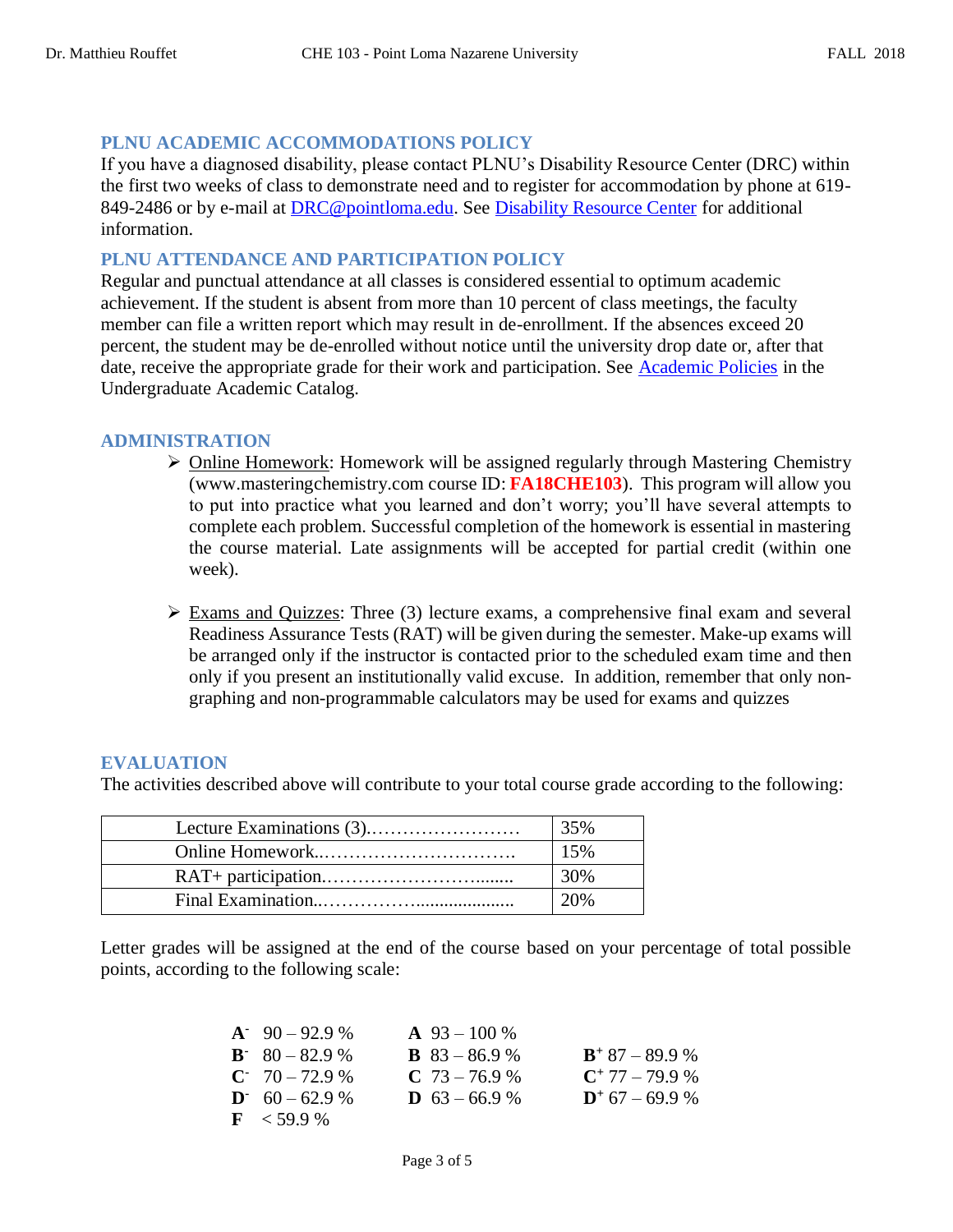### **CHEMISTRY 103 TENTATIVE CLASS SCHEDULE**

| <b>WEEK</b> | <b>DATE</b> | <b>LECTURE TOPICS</b>                                                | <b>CHAPTERS</b>             | <b>LAB</b>                              |
|-------------|-------------|----------------------------------------------------------------------|-----------------------------|-----------------------------------------|
|             | Tue 08/27   | Introduction: syllabus/ course overview/<br>team building            | //////////////////////////  |                                         |
| Week 1      | Wed 08/29   | Ch 1: Measurements in chemistry                                      | 1                           | No lab                                  |
|             | Fri 08/31   | Ch 1: Measurements in chemistry                                      | $\mathbf{1}$                |                                         |
|             | Mon 09/03   | Labor day                                                            | //////////////////////////  |                                         |
| Week 2      | Wed 09/05   | Ch 1: Measurements in chemistry                                      | $\mathbf{1}$                | Lab $1$ :                               |
|             | Fri 09/07   | Ch 1: conversion practice                                            | $\mathbf{1}$                | Measurement                             |
|             | Mon 09/09   | Chapter 2: Atoms and the Periodic<br>Table individual RAT + team RAT | $\overline{2}$              |                                         |
| Week 3      | Wed 09/11   | <b>Chapter 2: Application Exercises</b>                              | $\overline{2}$              | Lab 1: Practice<br>problems             |
|             | Fri 09/13   | Ch 3: Ionic Compounds                                                | 3                           |                                         |
|             | Mon 09/17   | Ch 3: Ionic Compounds                                                | 3                           |                                         |
| Week 4      | Wed 09/19   | Ch 4: Molecular Compounds: individual<br>$RAT + team RAT$            | $\overline{4}$              | Lab $3$ :<br>Ions, role in<br>Nutrition |
|             | Fri 09/21   | Ch 4: Molecular compounds                                            | $\overline{4}$              |                                         |
|             | Mon 9/24    | <b>EXAM 1</b> (Chapters 1 to 4)                                      | /////////////////////////// |                                         |
| Week 5      | Wed 9/26    | Ch 5: classification and balancing<br>chemical reactions             | 5                           | Lab $7:$<br>Chemical<br>Reactions       |
|             | Fri 9/28    | $Ch 5 + Ch 6$ : Chemical reactions: mass<br>relationship             | 6                           |                                         |
|             | Mon 10/01   | Ch 6: Chemical reactions: mass<br>relationship                       | 6                           | Lab $8$ :                               |
| Week 6      | Wed 10/03   | Ch 9: Solutions RAT                                                  | 9                           | Stoichiometry:<br>Mole                  |
|             | Fri 10/05   | Ch 9: Solutions                                                      | 9                           | Relationship                            |
|             | Mon 10/08   | Ch 10: Acids and Bases                                               | 10                          | Lab 12:                                 |
| Week 7      | Wed 10/10   | Ch 10: Acids and Bases                                               | 10                          | Aspirin and<br>related                  |
|             | Fri 10/12   | Ch 10: Acids and Bases                                               | 10                          | compounds                               |